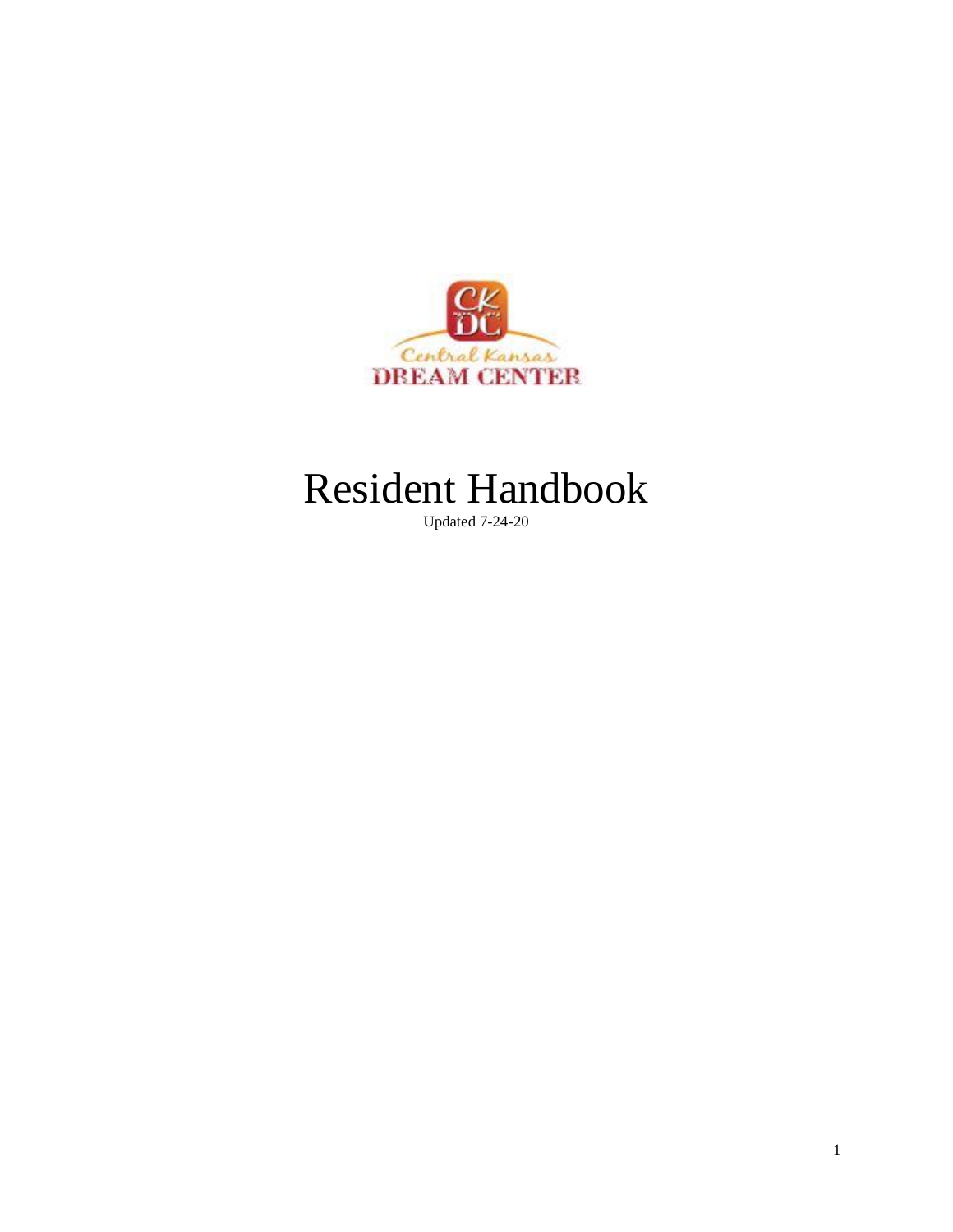At Central KS Dream Center, it is our desire to create a healthy environment rooted in the truth and grace of Christ. We are a family-style, discipleship program that serves females between 16- 18 years of age. Staff provide structured supervision of each resident around daily living and treatment activities. This program promotes social skill development for each resident through spiritual development, physical and mental well-being, academics, and routine household duties. Residents continue schooling through Southwinds Academy, earning credit toward a high school diploma.

If needed, the following services are available to Central KS Dream Center residents:

- Individual, Group, and Family Counseling
- Psychiatric Services
- Substance Abuse Treatment (not including detoxification)

**Our Mission:** We provide a caring, family-structured home setting, endeavoring to touch the lives of hurting teenagers through discipleship, spiritual guidance, education, appropriate role modeling, and teaching a solid value system. Our goal is bringing restoration from the inside out to our girls and families.

**Our Structure:** Central KS Dream Center is professionally staffed with an Executive Director, Family Director, Program Manager and Discipleship Leaders. Our governing board of directors consists of caring volunteers.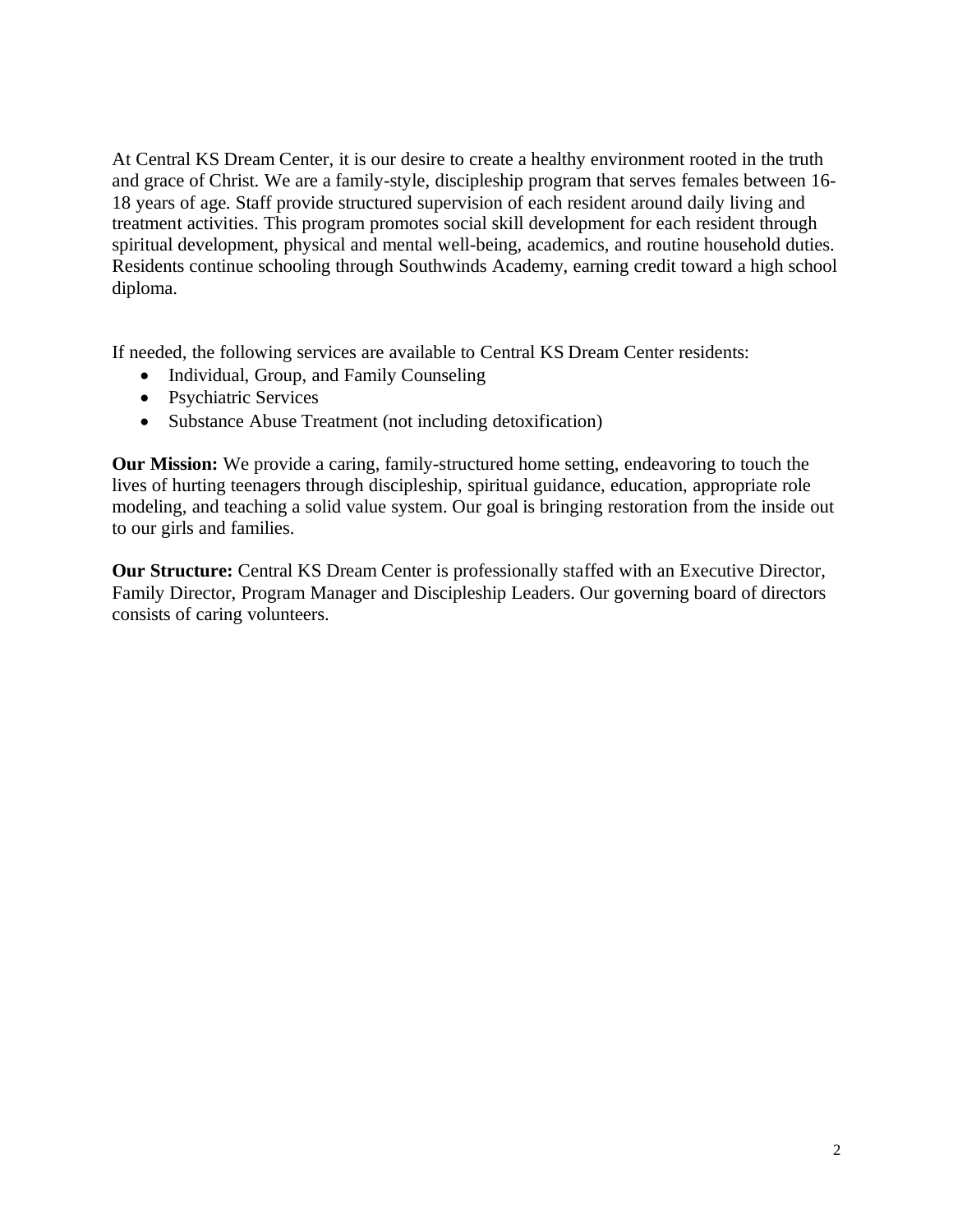## **Resident's Rights**

Each resident entering Central KS Dream Center has the following rights:

- 1) The right to be treated courteously and to be free from all forms of abuse including neglect.
- 2) The right to medical treatment as needed. The right to know what medication has been prescribed and why.
- 3) The right to be heard, to identify problems, and express grievances in accordance with written procedures.
- 4) The right to maintain personal hygiene.
- 5) The right to reasonable privacy, which includes sending and receiving healthy and appropriate mail, limited telephone contact with approved family, attorney, friends, and other professionals unless there are compelling reasons for the contrary. If able, a resident shall be informed in advance of visitations by facility visitors, e.g. educational or other individual or group of visitors, and have the right not to be observed by visitors.
- 6) The right to wear appropriate personal clothing and keep appropriate personal possessions based on the programs regulations and rules.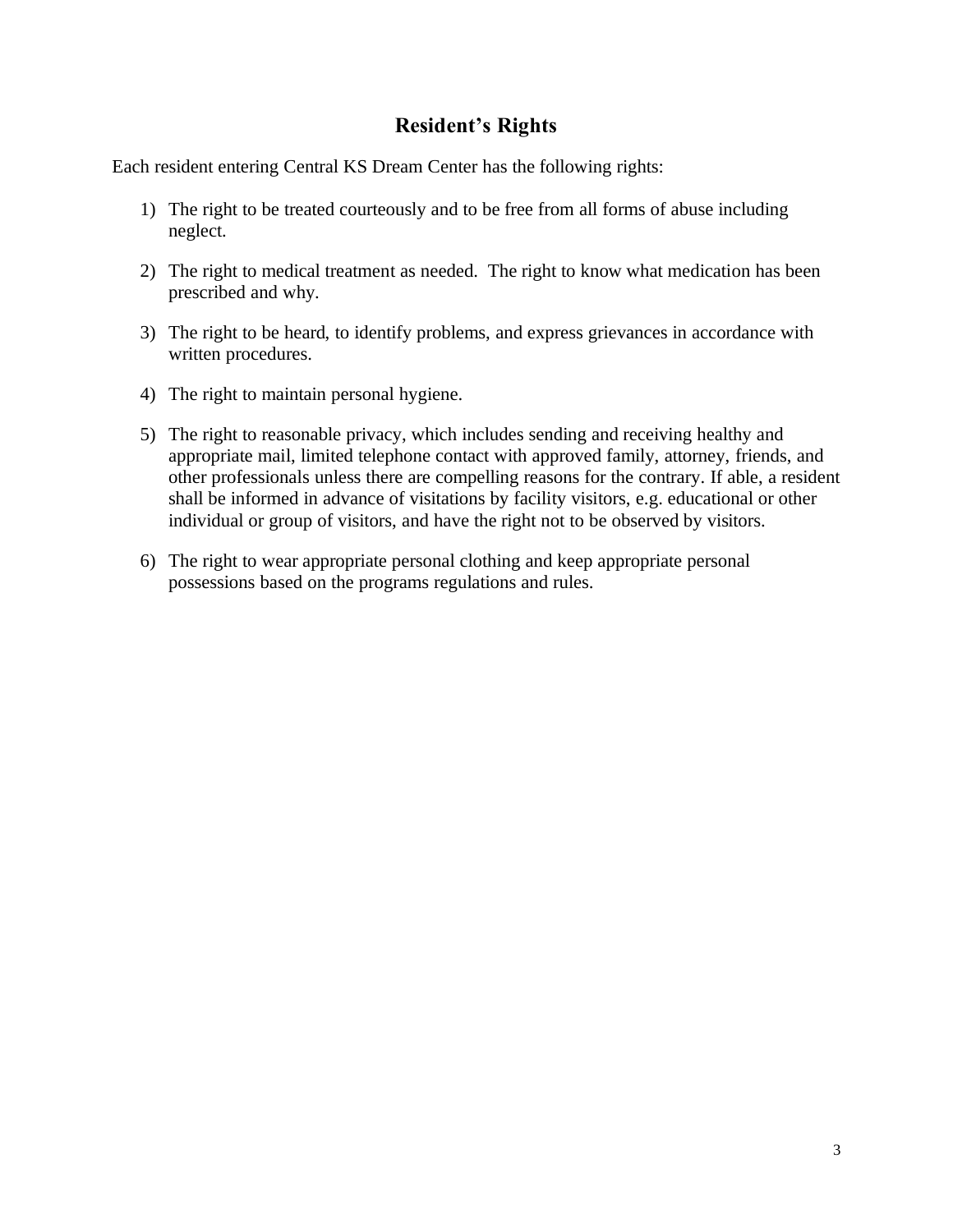# **Religious Disclosure**

Central KS Dream Center is a faith-based Christian discipleship program for drug, alcohol or any other life-controlling addiction. We believe that a total and eternal cure for the whole person is something only God can provide. We believe that medication is viable and assists in chemical imbalances; however, medication most often addresses the symptoms rather than the roots of an issue. Additionally, we believe that counseling and therapy are beneficial; however, our human efforts will always be lacking when void of God. Truly the only way anyone can overcome a life-controlling problem is by establishing a strong personal relationship with Jesus Christ.

Our Ministry is interdenominational in its clientele. Our young ladies come from varying denominations and we are committed to treating their religious backgrounds with respect.

At Central KS Dream Center residents will be required to attend church multiple times a week. A resident's freedom to hold personal religious faith is respected by Central KS Dream Center.

Central KS Dream Center will however, regardless of religious preference, strive to lead residents to a personal encounter with Jesus Christ as Lord and Savior.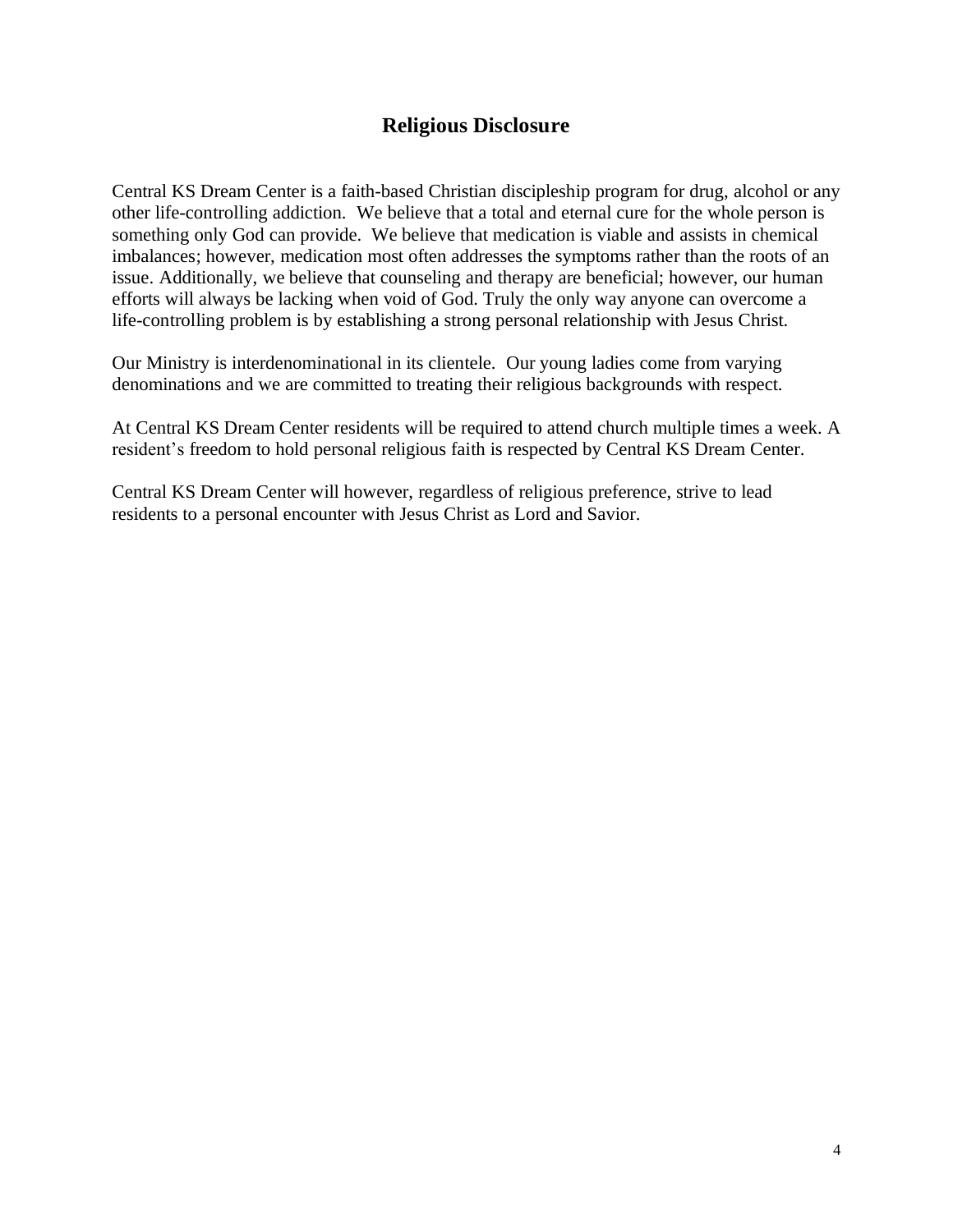# **Level-Based Privilege System**

Residents will work through four contracts: (1) Salvation, (2) Identity/Self Image, (3) Spiritual Growth, and (4) Family. Through this system, residents will learn to become more successful and assist in reaching individual goals. The system is designed to provide a wide variety of privileges to the resident and prepare them for reintegration. Each resident will have the opportunity to choose individual strengths and have influence in developing target behaviors throughout their program.

## **Contract One**

Long Term Goal: Develop a sense of significance by learning to find acceptance, attention, and affection of others in a healthy way.

#### **Short Term Goals:**

- Know individual treatment goals
- Follow the house rules
- Appropriately ask questions of staff when things are unclear
- Choose an approved hobby or other productive use of free time in conjunction with treatment goals
- Keep bedroom neat and clean
- Practice treating self and others with respect
- Complete contract one

#### **Basic Skills:**

- Personal hygiene
- Following instructions
- Accepting correction
- Accepting the word "no"
- Problem solving
- Accepting authority

## **Contract Two**

**Long Term Goal:** Mastery of emotions, behavior, and tasks through self-management

#### **Short Term Goals:**

- Maintain goals of contract 1
- Actively work on contract
- Follow the house rules
- Begin rebuilding trust and healthy relationships with family
- Continue working on hobby development
- Continue to keep the house neat and clean
- Be an active participant in group activities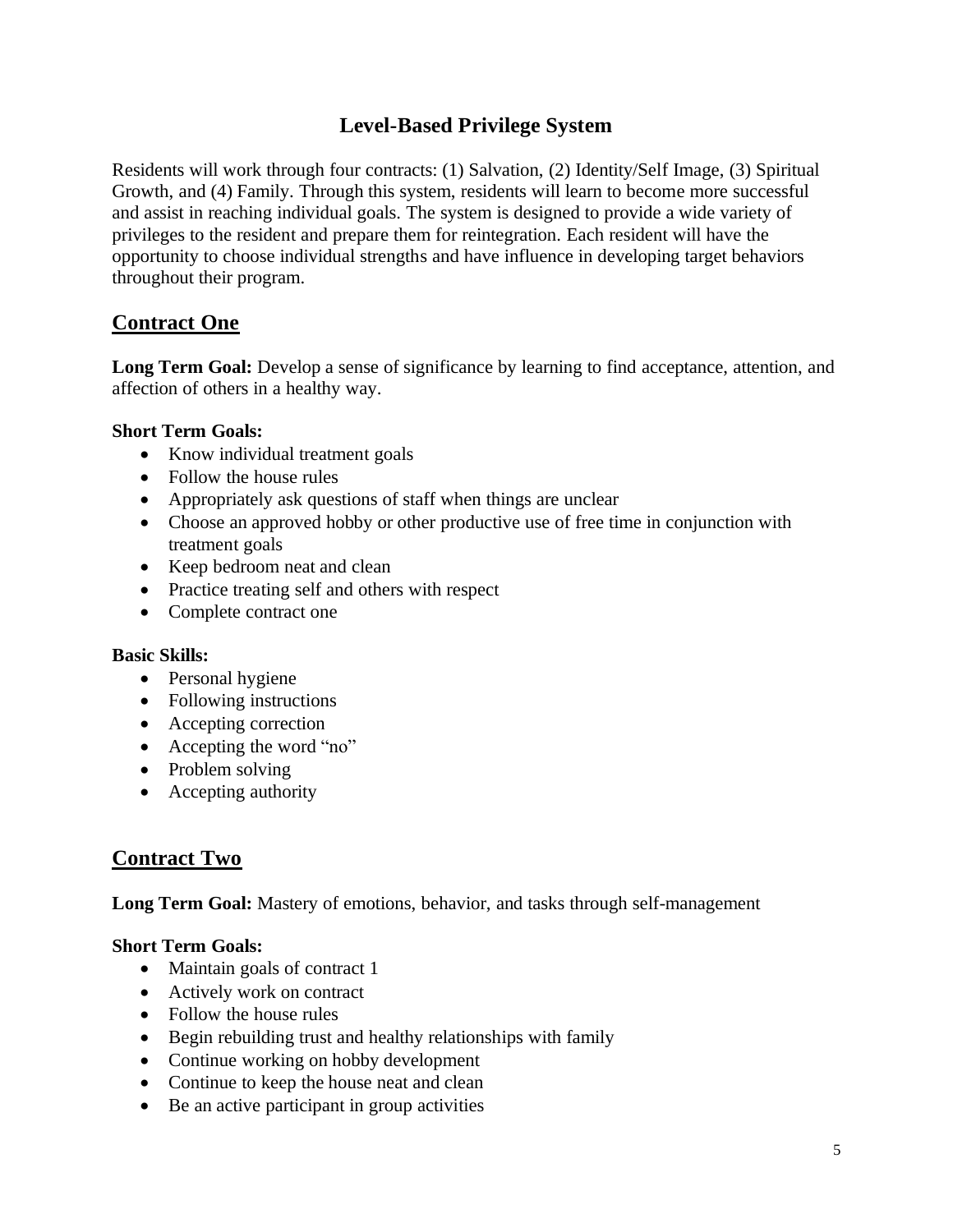- Be a positive influence in group activities at home, school, church, etc
- Complete contract two

#### **Basic Skills:**

- Resisting peer pressure
- Accepting responsibility for behavior
- Reporting accurately and honestly
- Developing healthy relationships

## **Contract Three**

Long Term Goal: Develop personal strengths that will give power to make good choices

#### **Short Term Goals:**

- Maintain goals of Contract 1 and 2
- Take increasing responsibility for self
- Develop leadership qualities and capabilities among peers
- Complete a 500-word or more typed recollection of your testimony including the lifechange that has occurred while at Central KS Dream Center
- Practice learned skills in the community
- Complete contract three

#### **Basic Skills**

- Assume a leadership role
- Negotiate and compromise
- Constructive management of free time
- Live a healthy lifestyle

## **Contract Four**

**Long Term Goal:** Value serving and sharing with others in humility

#### **Short Term Goals:**

- Maintain goals of contract 1-3
- Take complete responsibility for self
- Exhibit leadership qualities and capabilities among peers
- Establish plans and goals for reintegration
- Work on personal contracts for self-growth/negotiated privileges
- Complete a 500-word or more typed letter of encouragement to current or future residents
- Complete contract 4

#### **Basic Skills**

• Helping/offering assistance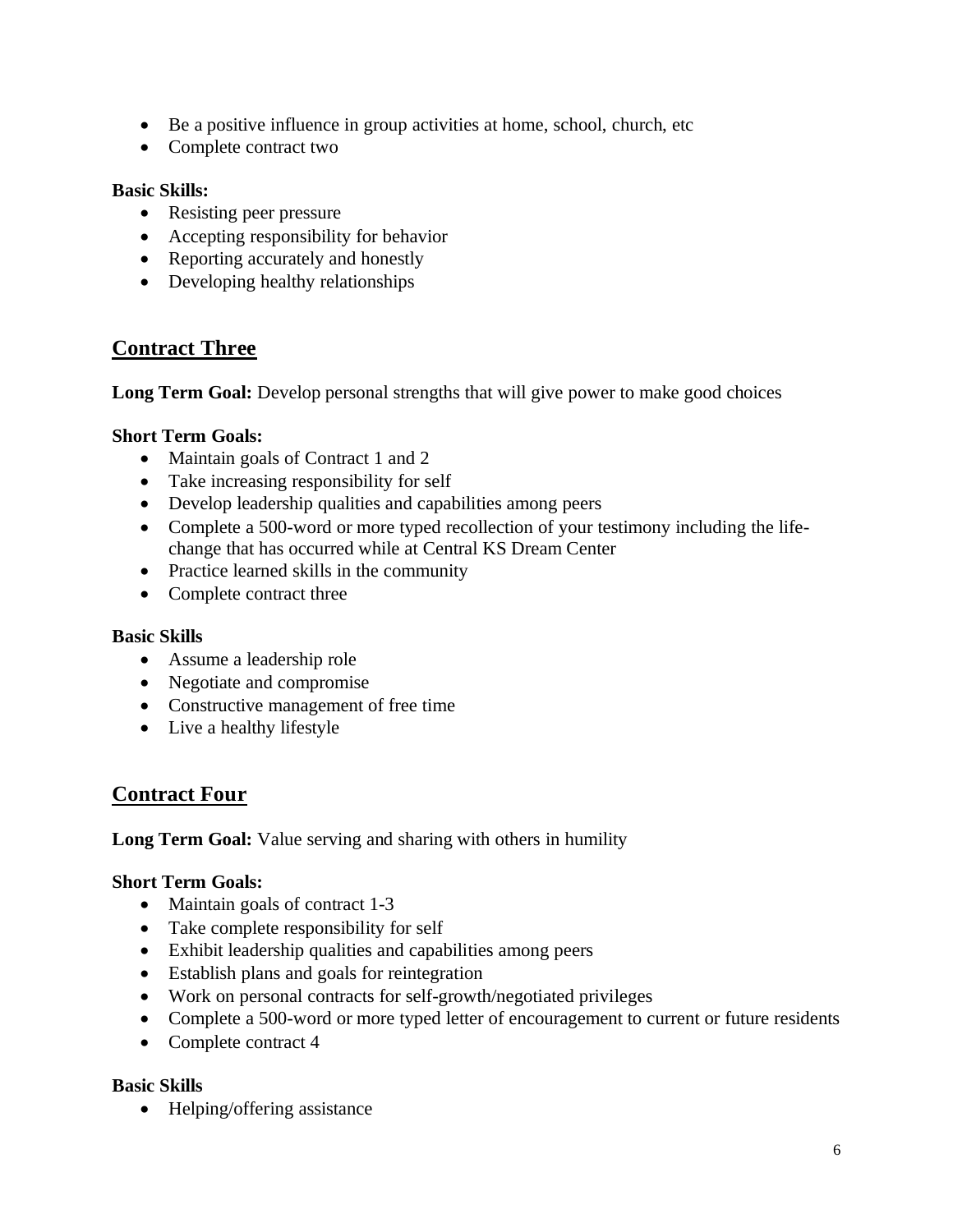- Persuading others with appropriate rationales
- Listening

# **Explanation of Schedule**

#### **Morning Routine**

Residents are expected to be awake with their overhead light on prior to staff arrival. Alarms may be set 30 minutes prior to wake-up but cannot exceed that time frame. All personal preparations need to be complete and checked by staff within 40 minutes of wake-up. This includes personal hygiene, medications, room cleanliness, and gathering of items needed for the day.

#### **Constants**

Constants are a household chore assigned to each resident monthly. Using the provided checklist, residents are expected to maintain their area/room of the house to ensure house order and cleanliness. Failure to do so according to the provided checklist will result in point fines.

#### **TWOV (Teen Woman of Valor)** <https://www.disciplingfamilies.org/>

The residents participate in a 9-month discipleship study with other women from their surrounding church. This is a very in-depth devotional that walks the residents through learning who God is, learning to know and love themselves and teaches the process of walking through forgiveness and healing.

#### **School**

Academic studies are a priority in a student's success. Residents are expected to attend a full day of school online in home, Southwinds Academy or Edgeunity as age-appropriate. A student with a failing or incomplete grade will be expected to participate in additional study time individually in lieu of room time.

#### **Free Time**

Residents are permitted to participate in recreational activities during free time. These include but are not limited to arts and crafts, music, physical activities, community service, board games, hobbies, etc. Free time activities involving art supplies and/or nail polish may only be completed in the dining room with necessary precautions to prevent property damage.

#### **Room Time**

Room time will occur daily as a time to reflect, pray, read, take a nap, or do some type of individual activity. This allows practice to make healthy decisions while alone but still maintain a level of supervision. There is to be no socializing at this time.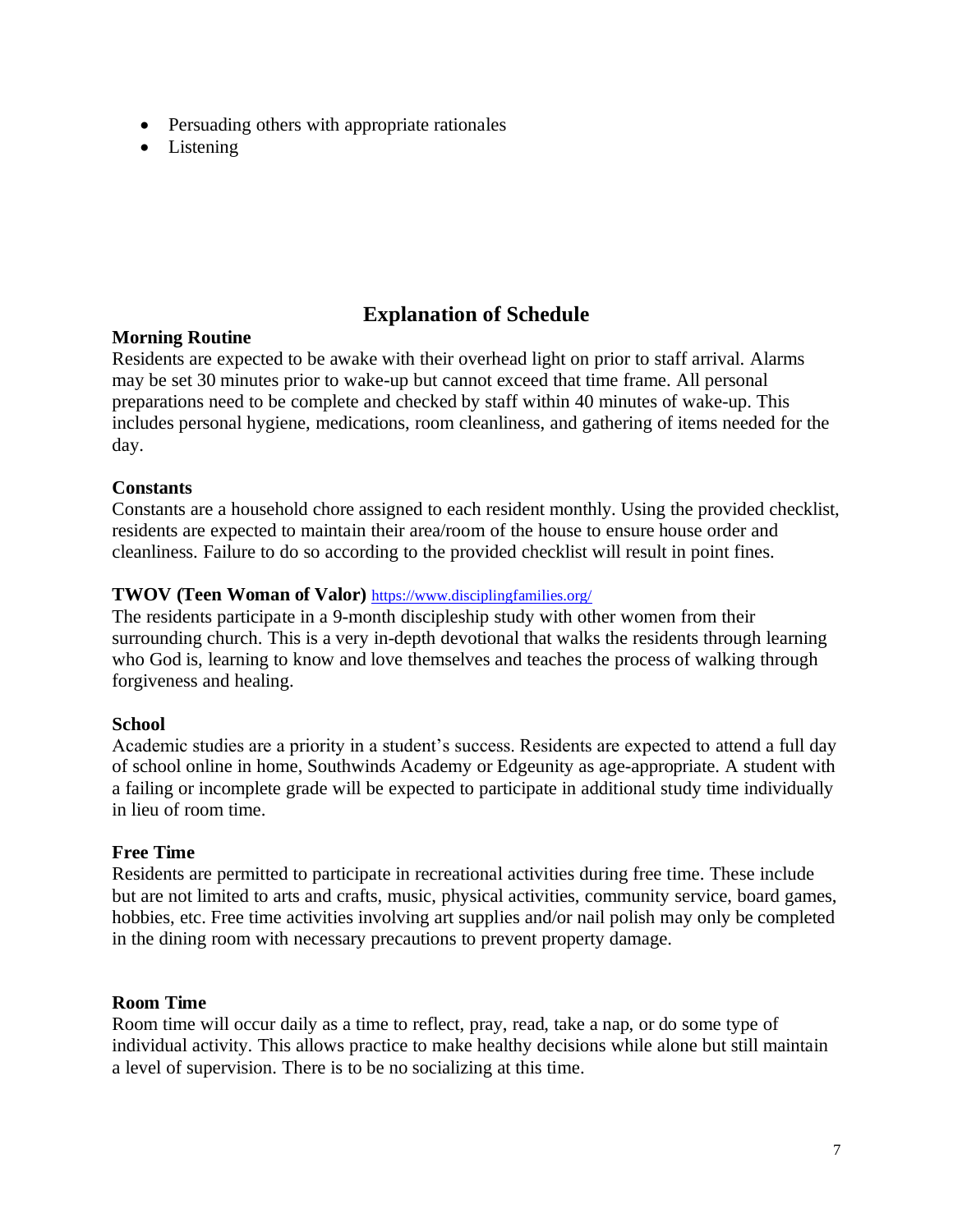#### **Devo/Prayer/Chapel**

Three times a week the residents have a time of personal morning devotion, prayer, worship and chapel. This is a time of learning how to read their word and hear from God. Residents also get to share monthly on what Jesus is doing in their life and teach a short Bible study. To close out morning devo, they circle up to pray before chapel. Residents then attend worship and chapel. Residents are expected to attend and participate in Chapel every Monday/Wednesday/Fridays. They must be engaged and take notes during chapel services. Residents are also expected to attend youth on Wednesday evenings and Sunday morning church. Same expectations as chapel services.

#### **Nighttime Routine**

Throughout nighttime routine students have a few tasks to complete. If not showering, taking medications, or completing a weekly phone call, residents are expected to remain in their room. At 9:00p, overhead lights must go off in preparation for lights out at 9:30p.

#### **Late Night**

On Friday nights, residents may participate in late night. (Staff discretion applies) Residents are allowed to retrieve personal food items, access monetary allowance if staff is facilitating a trip to a local food establishment (i.e. Sonic, McDonalds, Pizza Hut, etc.), and stay up beyond lights out. Bedtime is at 10:30.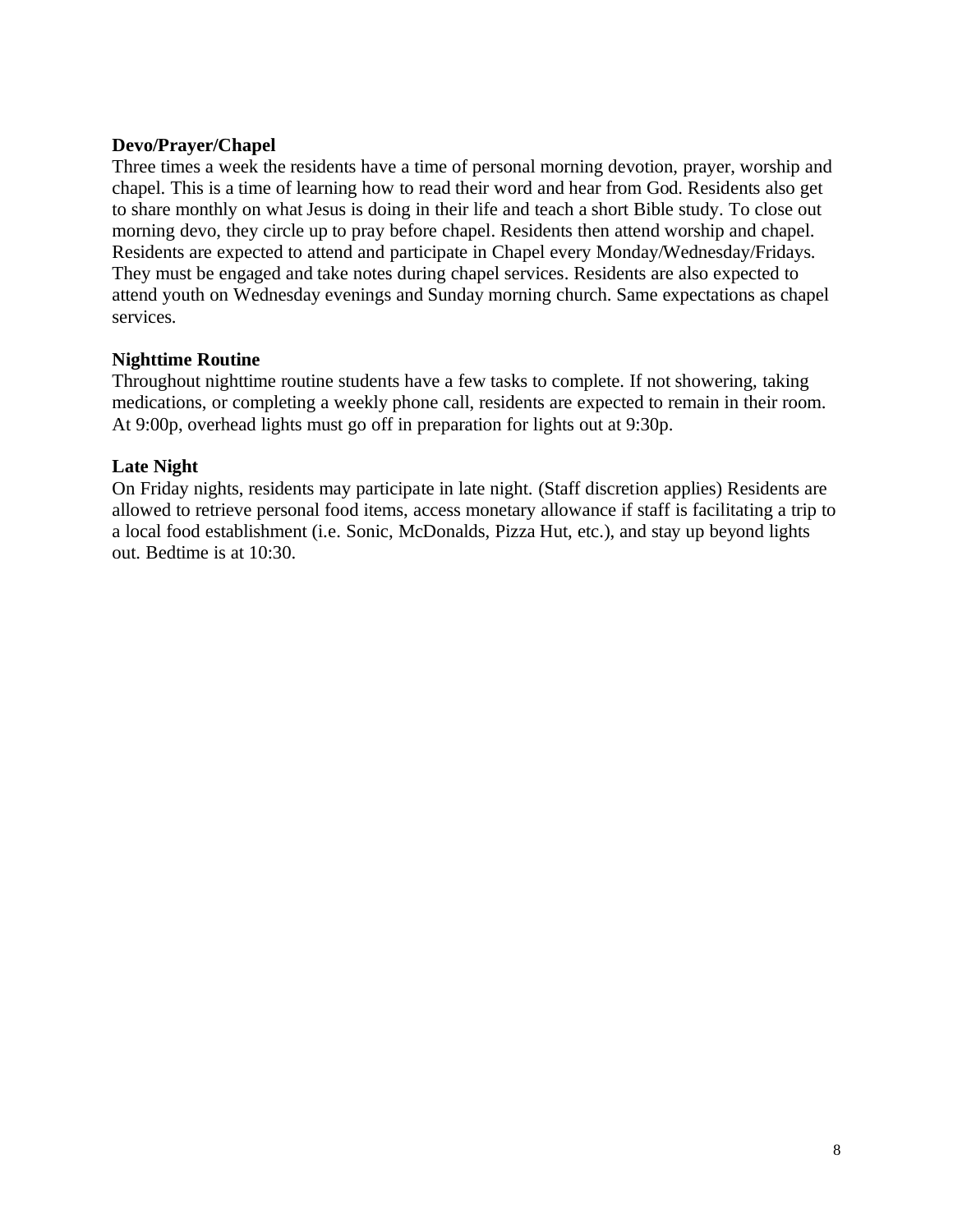# **General Guidelines and House Expectations**

All general guidelines and house expectations are subject to leadership discretion and can be changed accordingly. If at any time you feel you have received treatment that is harmful to you, either physically or emotionally, you have the right to file a written grievance. The grievance must be filed within five (5) days of the incident. Grievance forms may be in the classroom. The grievance will be reviewed and responded to with 48 hours (with exception of weekends and holidays). The response will only acknowledge having received the form, and to set up a meeting time to discuss the problem. The decision of the Director is final.

1. Show respect for yourself and others. This is expected both in the home and in the community. Central KS Dream Center is a respected member of the community and participates regularly in community service.

2. Show respect for the house and property. Law enforcement may be called due to theft or property damage. Parents will always be informed and restitution will need to be made.

3. Do not use or possess any type of alcohol, tobacco, or drugs. Prescription drugs will be locked in the staff office and administered under supervision. A room check or urinary analysis may be taken at any time.

4. Do not have any physical contact with or directly or indirectly threaten staff or other residents. Such behaviors may result in legal prosecution or removal from the program. Appropriate contact, such as a high five, hug, or handshake, may be given with staff permission.

5. Avoid foul language. Foul language is not honoring to Christ and does not show respect to self or others.

6. Respect each other's personal space. Aside from roommates, residents may not enter each other's rooms. Furthermore, in conjunction to previous guidelines, physical contact of any sort will not be tolerated. Appropriate contact, such as a high five, hug, or handshake, may be given with staff permission.

7. A resident's health is crucial to their wellbeing. Those who have a fever or exhibiting other major symptoms will be placed on sickbed. A resident on sickbed must remain in their room, exiting only to use the restroom. This is to ensure the illness is not shared and does not spread to other residents and staff. As medically appropriate, food, water, and medications will be brought to the resident by staff. Once determined as sickbed, a resident operates under that status until reevaluated the following morning.

8. Residents are expected to maintain their personal laundry on their assigned day. Laundry should be put in during morning constants. All laundry must be dried, folded and put away by 9 pm on their assigned day.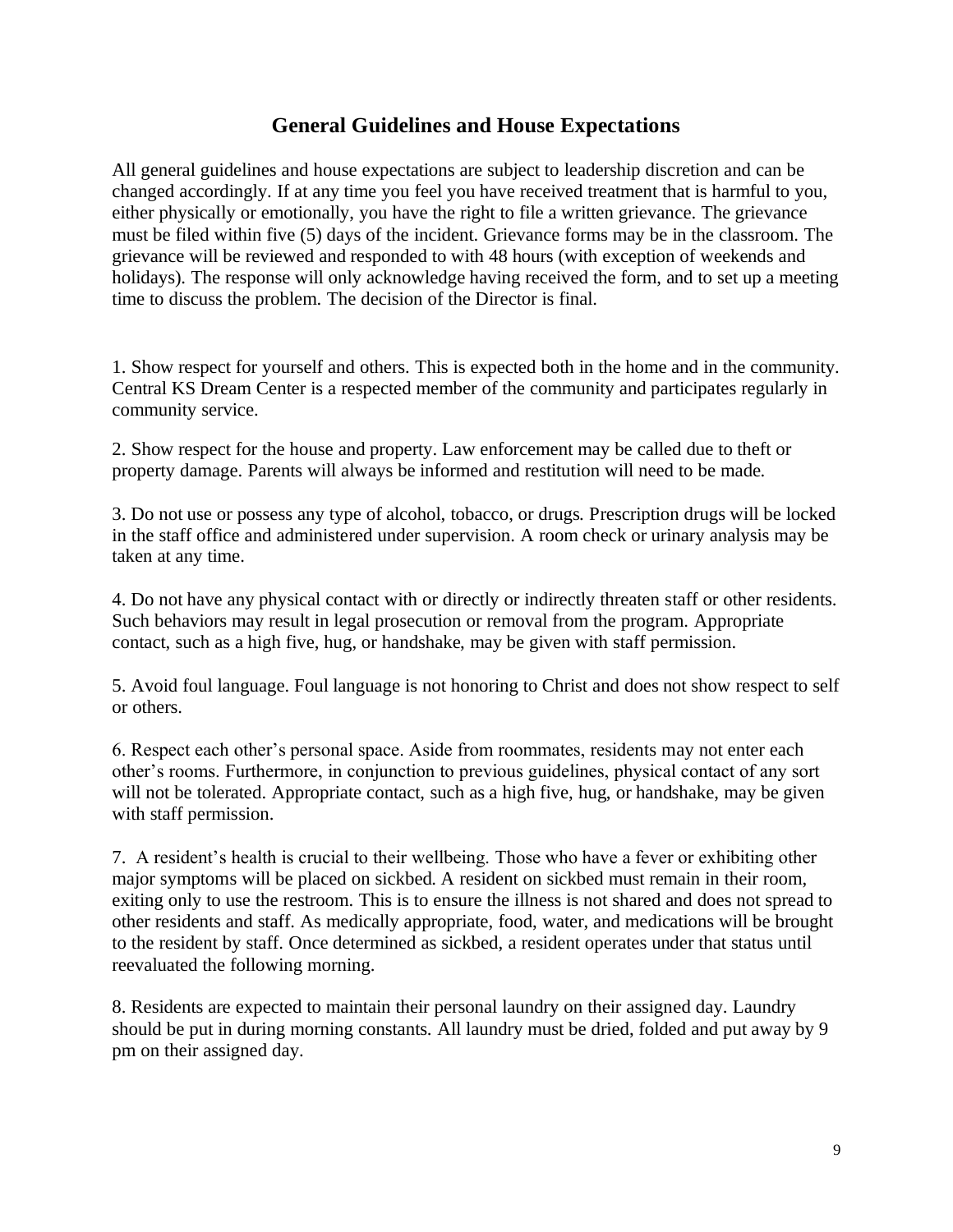9. Based on parental provision, residents have controlled access to allowance monies. Based on contract, residents maintain differing privileges in using their allowance monies. Money removed and returned must be recorded.

10. Residents are permitted to receive packages and gifts once a month from those on approved contact lists. All items are subject to search and must complete inventory before the resident may receive them. Staff reserves the right to remove items that are not permitted or may cause regression.

11. All staff and volunteers, including church members, are to be addressed as Ms. or Mr. as gender appropriate. If bearing another title, such as Pastor, or Doctor for example, this may be used. Residents are expected to treat all staff, volunteers, visitors, and community members with respect.

12. Food and drink are permitted in the kitchen and dining areas only. Water may be used in covered containers in all rooms.

13. Bulletin boards are provided for residents to hang approved pictures or documents in their rooms. Nothing may be adhered to the walls, mirrors, or windows. Doors may be reasonably decorated using non-damaging adhesive. Residents are encouraged to personalize but not at the risk of property damage.

15. Residents must request permission to access other areas of the house. For example, no resident may enter a staff office, the kitchen, or go outside without permission. Also, a resident must ask permission to use the restroom or move about the house unsupervised. Residents are required to report their whereabouts as they move through different locations.

16. Furniture may not be rearranged in any room throughout the house. Residents may submit a written request for such changes but the leadership has the final say. If something is in disrepair, do not attempt to fix it or you may be liable for the damage. Residents and staff may complete maintenance requests to submit items for repair.

17. Conversations about past experiences or inappropriate behaviors will not be permitted. Staff reserves the right to discontinue any such conversation immediately. Residents may utilize private conversations with staff or individual therapy to discuss this.

18. All personal items are subject to search and are the responsibility of the resident. Central KS Dream Center is not responsible for lost or stolen items due to resident's poor stewardship and neglect.

19. Residents may not alter their appearance without consent of the Executive Director throughout their stay at the Dream Center, regardless if they are on-site or on a home visit. This includes tattooing, piercings, hair dye, and haircuts.

20. Only Christian music is permitted for private and public listening. Residents' personal devices are subject to search and removal at any time.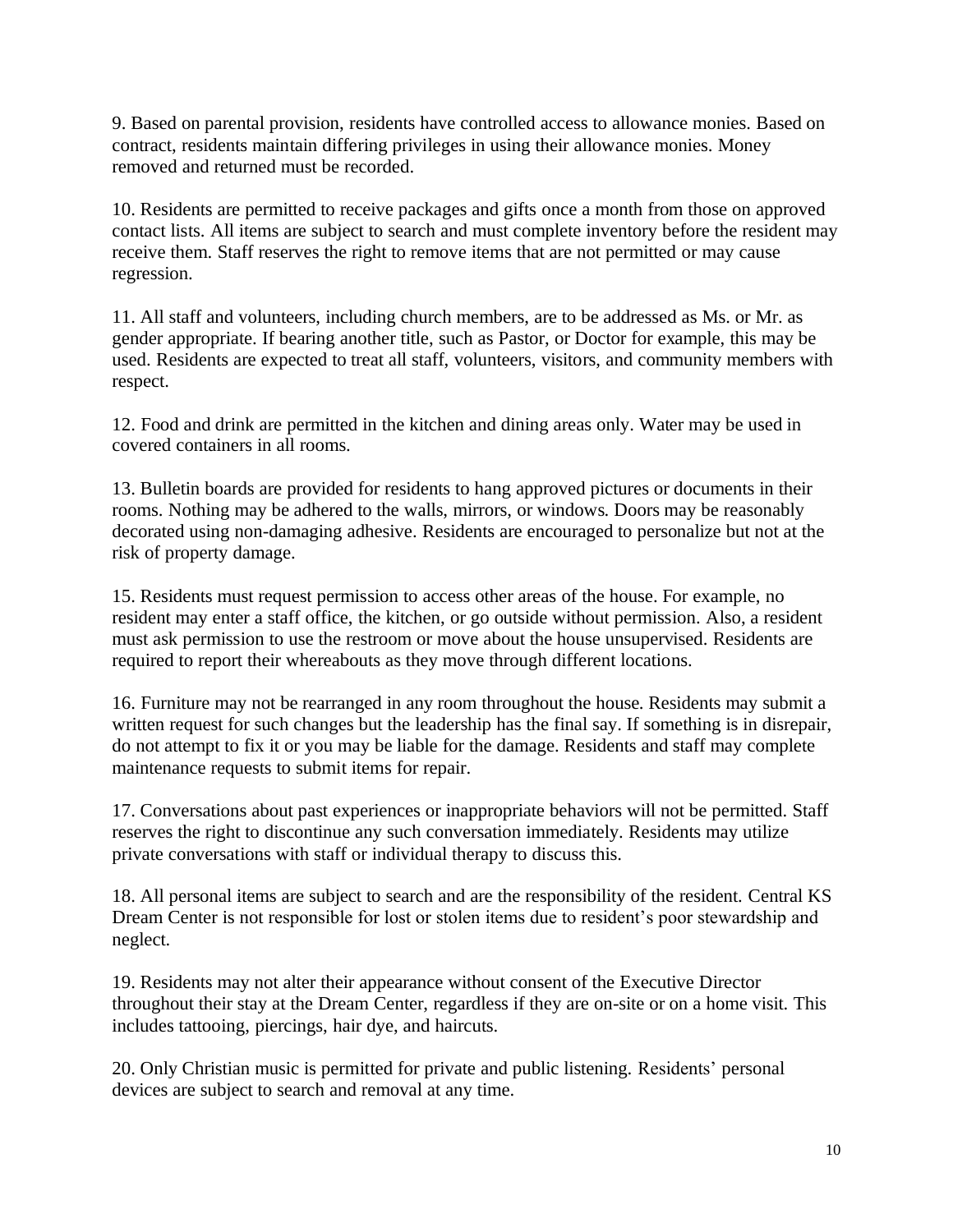21. Residents with roommates must maintain appropriate boundaries and follow specific expectations. These include (a) roommates may not borrow or share items among themselves; (b) roommates may not change clothing with the other resident present. Utilize the bathroom or ask the non-changing roommate to step out of the room; (c) roommates may not talk, whisper, or pass notes after lights out; (d) expectations of physical contact and personal space as described previously still apply.

22. Table manners are expected of each resident whether inside the home, outside the home, or on a home visit. These include washing hands before coming to the table, keeping a napkin in your lap through the meal, serving and praying as directed by staff, passing all items to the left with nothing going across the table, waiting until all are served and permission is given before eating, keeping all chairs fully on the floor and legs/feet off the table, not talking with food in your mouth, and keeping conversation appropriate and at an appropriate volume.

23. Vehicle safety is important for the passengers as well as drivers. Seatbelts are to be worn at all times and not to be removed until the keys have been removed from the ignition. Bodies need to remain upright and inside the vehicle at all time. Noise levels need to be kept to a minimum. Please be mindful that what is brought into the vehicle needs to be taken out of the vehicle upon departure. No food is to be eaten in the vehicle unless authorized by leadership.

24. It is the policy of both staff and residents that personal belongings shall remain personal belongings. Personal belongings are not to be loaned or borrowed to or from staff and residents. Furthermore, both staff and residents my not give or receive any 'gifted' personal belongings. Items donated for public use with the intention of a particular recipient will not be awarded. This includes but is not limited to money, food, beverage, or possessions.

25. Residents are to self-report or peer-report on a resident who could hurt themselves or others as well as act in a way that is not beneficial to their reputation or program. However, tattling merely trying to get another resident in trouble, is not beneficial to any resident. The goal for self or peer-reporting is to learn healthy conflict resolution.

27. Residents will lose the privilege of using sharps (ex. razors, scissors, tweezers) for 1 week if being used inappropriately.

28. Residents will not be allowed to cut their own jeans unless approved by a parent and given written permission to directors.

29. If a resident wants to buy another resident a gift for their birthday or graduation, they can only use up to \$5 of their pouch money to do so.

30. Staff cannot show residents videos/pictures/personal information on their cell phone, tablet or laptops. Residents should not have access to cell phones at all.

31. Residents must always walk while in the house, no running will be tolerated.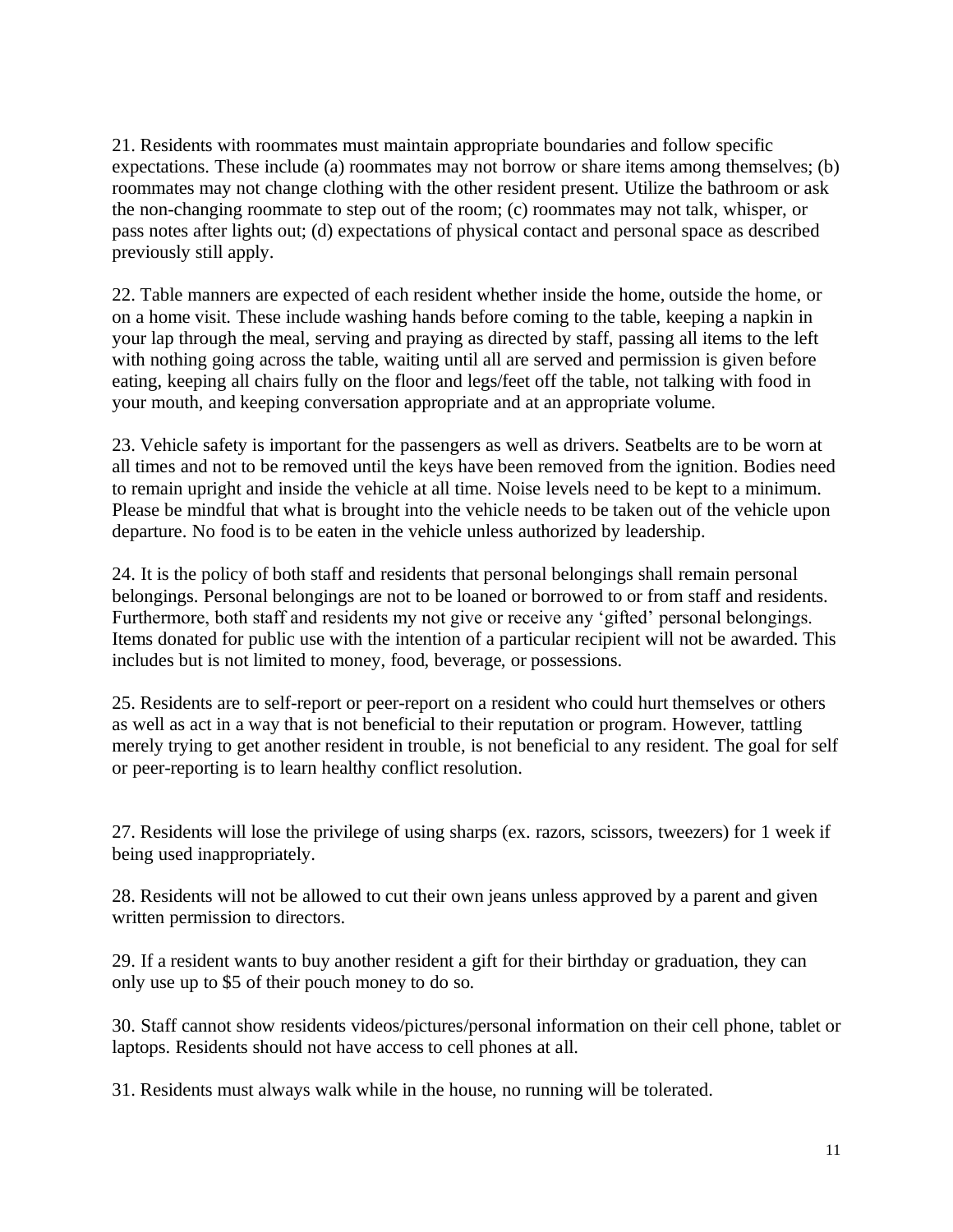- 32. Residents may not talk to, or hang out with boys at any time.
- 33. Rules are subject to change at any time.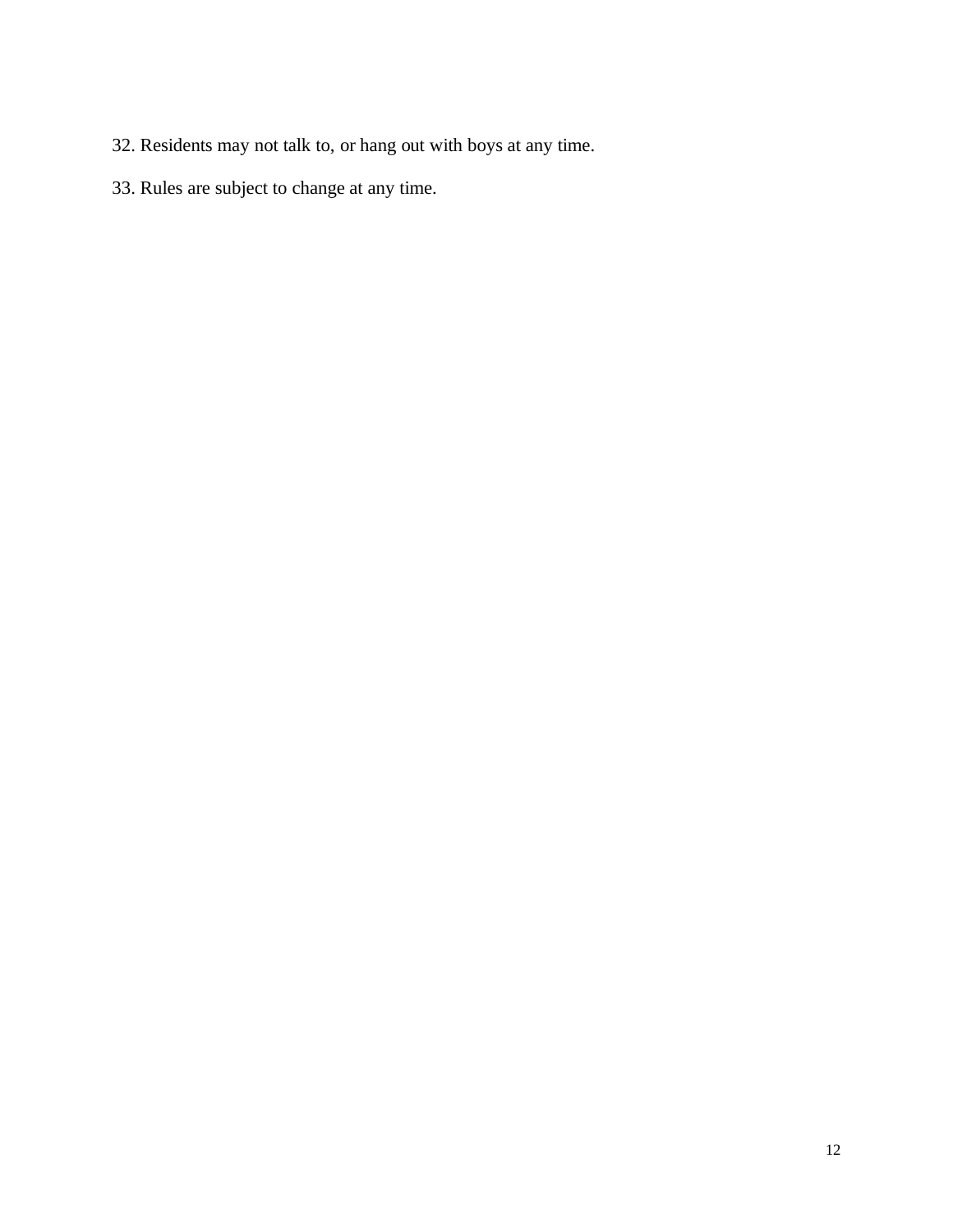## **Dress Code**

#### Dress Code applies at *ALL* times

## **Tops**

#### *Goal: To tastefully cover our upper body and put the focus on our face.*

- Midriff and cleavage should not be seen at <u>any</u> time regardless of position or movement
- Curves should not be displayed by tight-fitting or clingy clothing
- Clothing should cover you and your undergarments (i.e. large holes including tank tops and sleeveless shirts that are too revealing are inappropriate)
- Graphics and wording on clothing must be appropriate
- Hoodies are only to be worn during free time and at bed time
- Customization may be required to anything that is too revealing
- Your undergarments shouldn't be seen,
	- o **Straps should be wide enough to cover your bra straps**, a guideline to use would 1-2 inches

Without customization to raise its appropriateness, the following tops are not allowed: low-cut, tight, cropped, strapless, transparent, spaghetti strap, halter, one shoulder, super low back, and other tops that do not have enough coverage. Straps should be three or more inches wide.

Tips:

-Add a close-fitting camisole underneath shirts to raise the neckline

-Add a modest shirt underneath a transparent shirt for added coverage

-Use layers (jackets, scarves, etc.) over troublesome tops to add extra coverage

\*If you desire to remove any layer or article of customization once your outfit has been approved, it *must* be approved by staff on the same day before doing so.

#### **Bottoms**

*Goal: To tastefully cover our lower body, not drawing extra attention.*

- Curves should not be displayed by tight-fitting or clingy clothing
- All shorts must be mid-thigh or longer (Bermuda style); this includes athletic wear, lounge wear, and sleep wear
- All skirts/dresses must be lower-thigh or longer (if above the knee, leggings must be worn underneath)
- Tights may be worn under dresses knee length or longer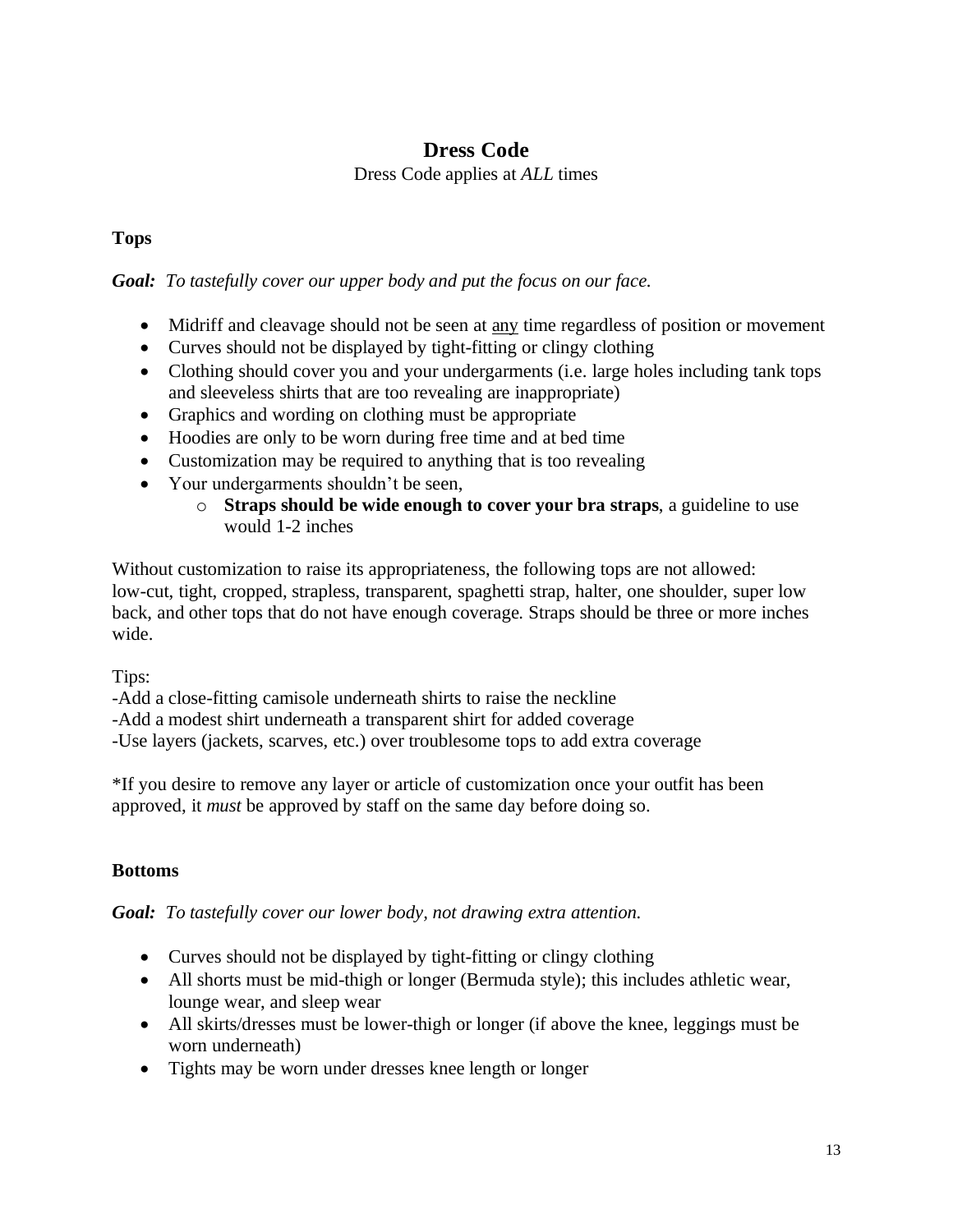- Leggings (opaque, not see through) may be worn under a top/dress that comes above the knee; however, these tops/dresses must completely cover private areas, front and back, with arms raised above your head. Shirt worn with leggings must be mid thigh or longer. No exceptions.
- Jeans cannot have holes/rips in them that reveal skin above the knee.

Without customization to raise its appropriateness, the following bottoms are not allowed: short skirts/shorts/dresses, tight skirts/shorts/pants/dresses, clingy skirts/shorts/pants/dresses, ultra-low cut pants/shorts/skirts, skirts with high cut slits, short rompers, sheer maxi with mini slip underneath or other inappropriate clothing.

Tips:

-create your own modest shorts by taking capris/pants cutting them off right at the knee and rolling up each leg 2-3 times

-Some shorts come designed with pre-rolls on the bottom; unroll and iron out for longer length -basketball shorts are a great option for athletic shorts

-For too-tight pants, wear underneath a dress or extra-long shirt (minimum of mid-thigh)

-Remove the hem of a short skirt to add a few extra inches to the bottom length

-Sew an extra piece of material to the bottom of a short skirt/dress for length

-Add a longer skirt underneath a short skirt to give it a longer length

-Sew up slits on high cut slit skirts

-Wear layers underneath a sheer maxi for appropriate coverage

-Wear leggings under pants with holes in them or patch the holes

\*If you desire to remove any layer or article of customization once your outfit has been approved, it *must* be approved by staff on the same day before doing so.

#### **Undergarments**:

- Bras and underwear must be worn at ALL times (the only exception is when you are sleeping; if you get up for a fire drill, bathroom, or anything else, you must use a robe or blanket to provide appropriate coverage)
- Sports bras should be worn for sports activities
- No thong underwear
- Undergarments should never be visible due to transparency, tightness, or not enough coverage (including movement)

#### **Swimwear**:

- A modest one-piece bathing suit or full-coverage tankini is required for swimming
- Long board shorts (mid-thigh to knee length) are required for arrival and departure
- Non see-through swim shirt/surf shirt/dri-fit shirt are required for arrival and departure

#### **General:**

• The staff has sole authority in determining if clothing is inappropriate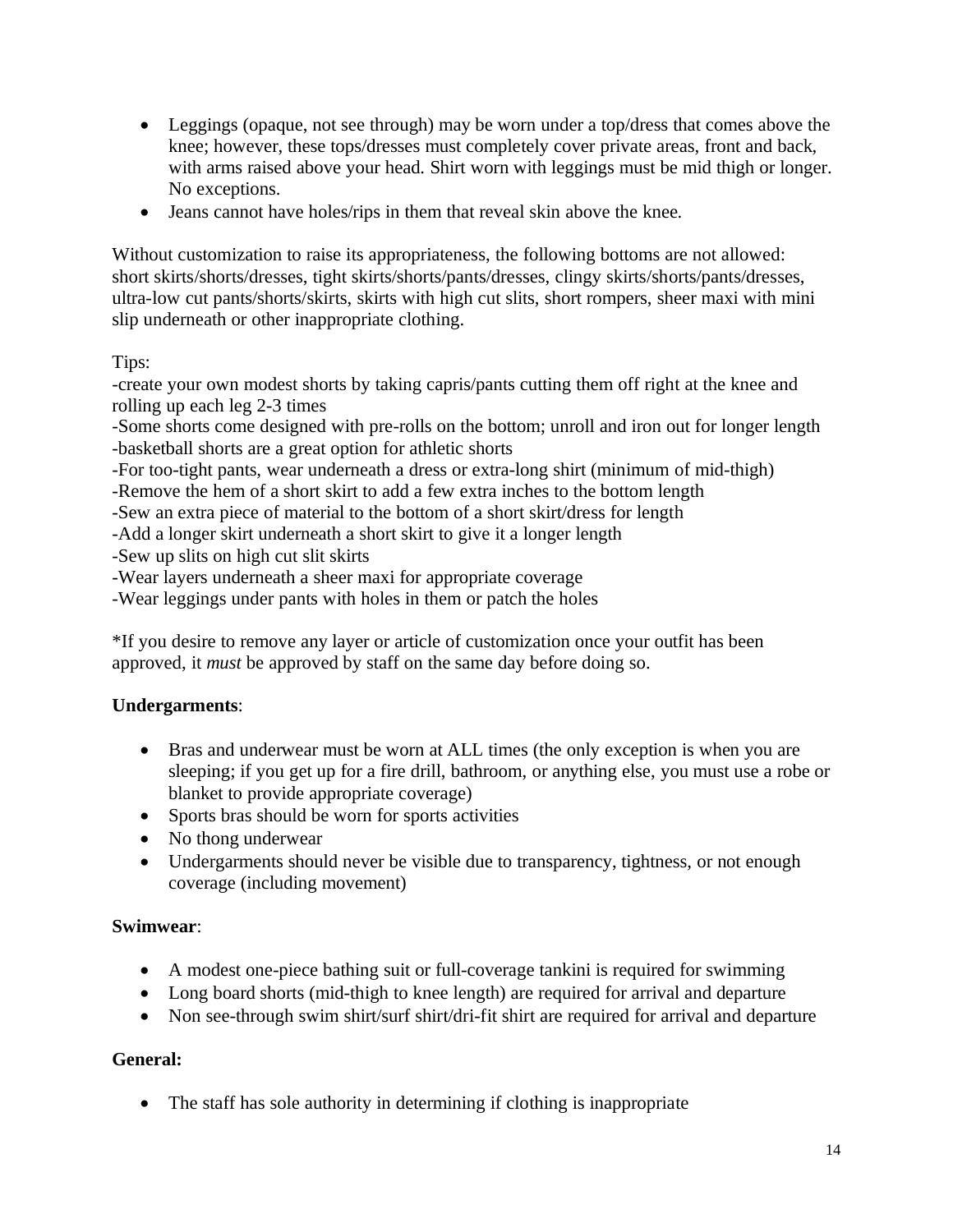- Clothing must always be modest, clean, and neat
- All inappropriate clothing will be confiscated by Main Place Youth
- Due to state regulations, shoes/slippers must be worn at all times
- Athletic wear may only be worn during athletic events or when conducting physical activity that may cause an individual to sweat
- Hair must be cut by professionals only and should always be a natural color
- Only two sets of earrings are to be worn at a time in the ear lobe
- Body and facial piercings are not allowed. They will be removed upon entering the home.
- A reasonable amount of make-up may be worn by the residents, as determined by the staff. No gothic oriented make-up or other extreme make-up.
- If it is 50° or cooler, residents are required to have long sleeves or jackets/coats with them when leaving the house.

## **Church Expectations:**

- Residents are expected to maintain a high level of modesty and reverence when it comes to church attire.
- No hats are to be worn including ball caps and beanies

## **Sunday AM**

- While skirts and dresses are encouraged, they are not required.
- Residents may wear dress slacks or dark colored jeans or nice jeans with an appropriate top.
- T-shirts and hooded sweatshirts are not permitted.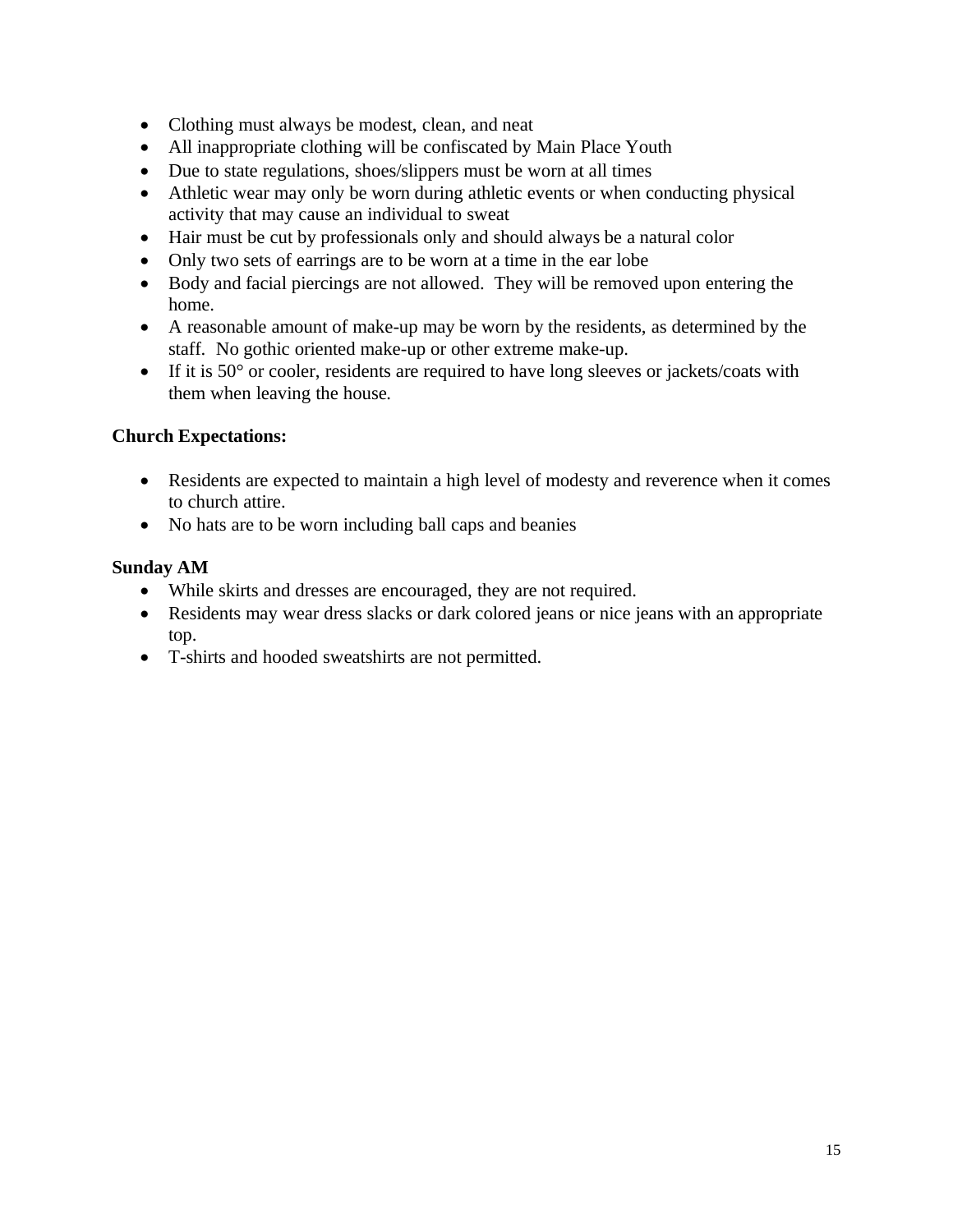# **Phone Call Policy**

Weekly phone call days will be determined upon intake to best accommodate the parent while also considering the already established daily schedule. If a special consideration needs to be made due to a familial conflict with the scheduled phone call (i.e. vacation, work requirement, special event, etc.), the parent is required to contact Dream Center staff prior to the scheduled day to make arrangements for that week only. If this is not done, the parent and resident will not get their phone call and the minutes will not roll over to a different week.

Phone calls will be placed and received weekly as planned at time of intake.

Please bear in mind weekly obligations (i.e. church, school, small groups, etc.) that may interfere with phone call times. In case of an emergency at the facility that prevents a phone call, staff will make contact with the family and arrange for an alternative date.

Staff will attempt phone calls *once* on the scheduled day, leave a message, and wait for a return call. It is the family's responsibility to answer on their scheduled day and return the call if unavailable earlier in the day. If you have not heard from your daughter prior to 8:45pm, we recommend you initiate the contact. A call may begin at 8:45pm but cannot exceed 9:15pm.

Residents' phone call lengths are based on their program levels and may be split to accommodate the family.

| Contract 1          | $10 \text{ min}$ |
|---------------------|------------------|
| All other contracts | 20 mins          |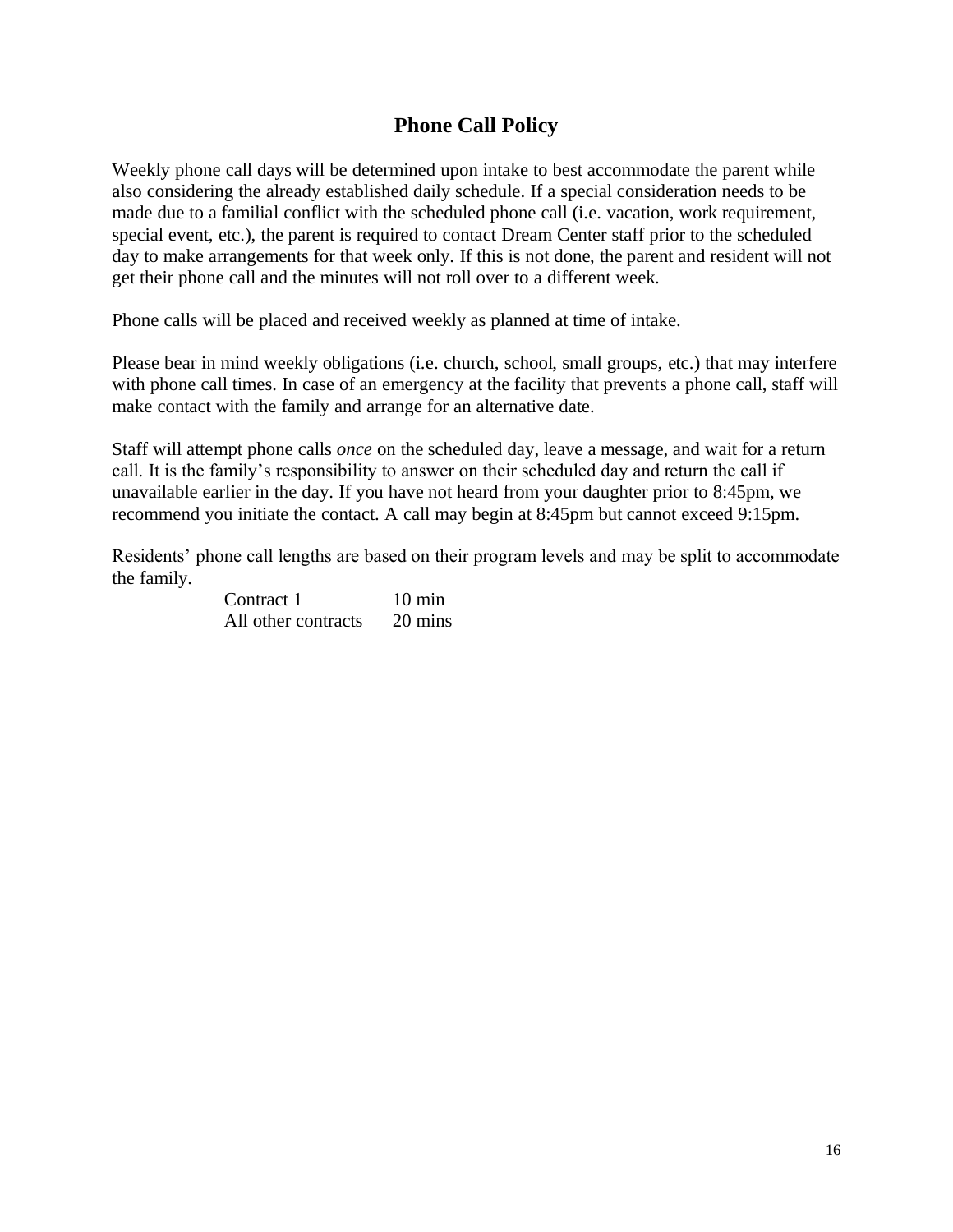# **Visitation Agreement**

It is very important to the restoration of a family for their Central KS Dream Center resident to have regular and structured visits. Visits are designed to slowly reintegrate a family and are therefore restricted to those parties (biological, adoptive, and legal guardians only). This may be expanded to include friends based on the resident's program level and preapproved permission from Central KS Dream Center to the parent/legal guardian/responsible adult family member. The purpose of a visit is not primarily entertainment, but to grow together as a family unit. Below is a general structure and overview of the Central KS Dream Center visitation agreement:

- 1. Visits are only scheduled after one month of placement at Central KS Dream Center. They follow this structure:
	- a. The first visit is on Dream Center grounds only.
	- b. The second visit may be an off-grounds visit (within 90 miles of Great Bend but not in her origin county if 'home' is in Kansas) lasting for one or two days but she will remain at Central KS Dream Center campus overnight, depending on your resident's behaviors.
	- c. On the third visit, you may take your resident with you for an overnight hotel visit (within 90 miles of Great Bend but not in her origin county if 'home' is in Kansas) for one night. An overnight visit with your resident is contingent upon staff's determination of the resident's readiness and behaviors. Each resident will have an individualized plan and therefore it may not be comparable between residents.
	- d. A 'home' visit (day or overnight) will not be allowed until the above has been successfully completed and both your and Central KS Dream Center staff's evaluation of readiness matches. Additionally, a resident must have completed six months of her program.
- 2. Visits are scheduled up to one per month while on the first contract and on other contracts are scheduled at up to two per month.
- 3. All parties agree to abide by all Central KS Dream Center policies, rules, and guidelines while on the visit. Failure to honor this agreement may result in restricted future visits or even dismissal of resident from Central KS Dream Center. Detailed below are highlighted concerns.
	- a. Resident will remain within sight at all times of a parent/legal guardian/responsible adult family member in private or public facilities including church.
	- b. Telephone/Cellphone usage: The only phone contact allowed is to family (biological, adoptive, or legal guardians). When such contact is made, it must be approved, dialed, and observed for the entirety of the call. Except for these monitored phone calls to family members, resident is not to use the telephone at any time. This may be expanded to include friends based on the resident's program level and with preapproved permission from the program to the parent/legal guardian/responsible adult family member.
	- c. Smart Phone, Tablet, or Computer usage: The internet, email, apps, social media such as Facebook, Twitter, Snapchat, Instagram, Tumblr, Kik, or anything of the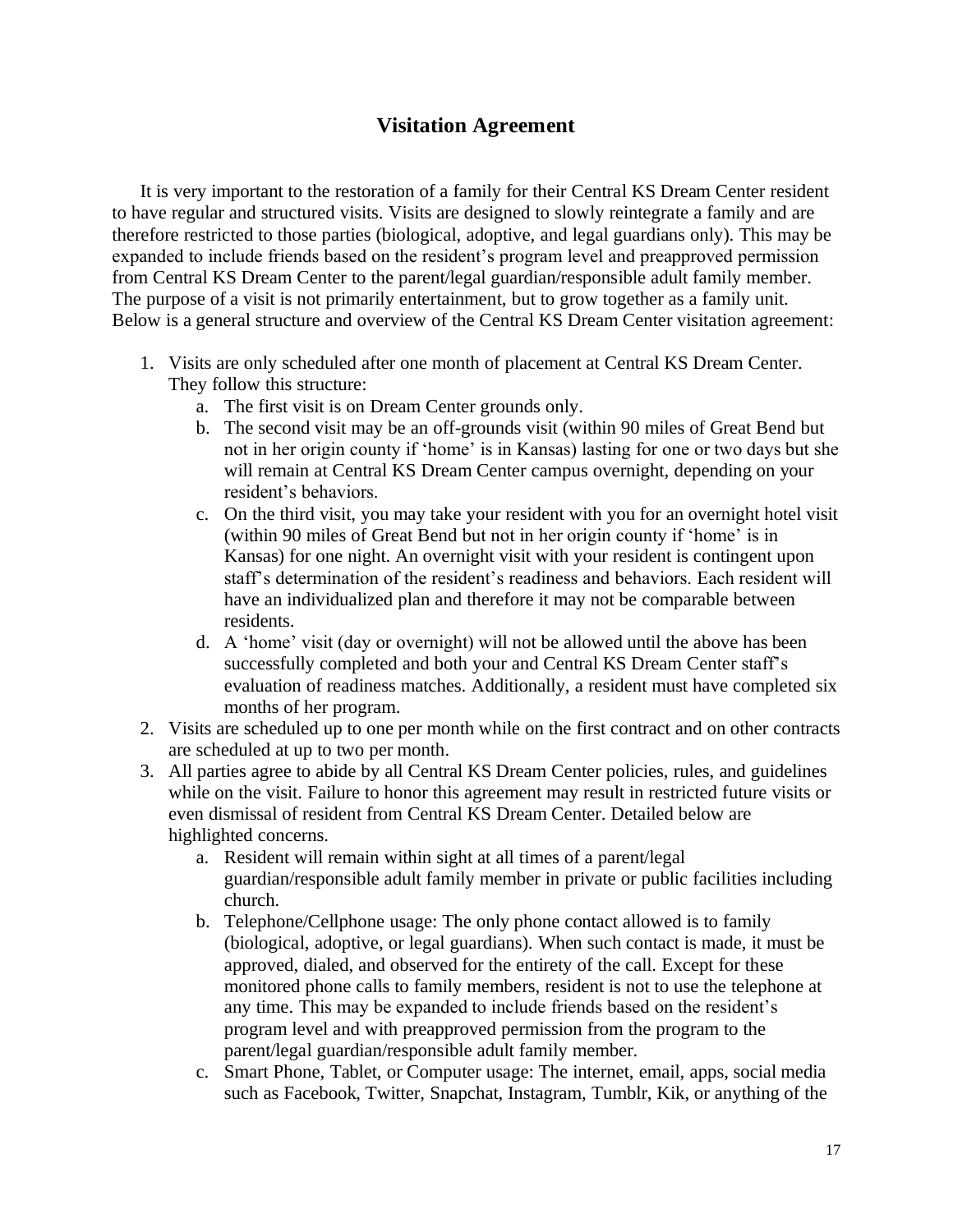like will not be used in any fashion during the visit. Resident should not have computer access at any time.

- 4. Future visits are not to be promised or hinted without first arranging it with the Executive Director or Family Director at least 48 hours in advance.
- 5. The family must commit to the pick-up and return of their resident at the specified times. Families are to feed the resident if a meal time will be missed.
- 6. Split families with joint custody must work out an agreement between themselves and notify us of the finalized mutually agreed visitation.
- 7. Central KS Dream Center is a drug, alcohol and smoke/vape-free program. Smoking/vaping, drinking, and the use of illegal drugs, OTC drugs inappropriately or contraband are prohibited on all Central KS Dream Center property or at any functions.
- 8. This agreement is dependent on the resident and/or parent/legal guardian/responsible adult family member fulfilling all obligations that allows the appropriate visitation rights and can be canceled by us at any time.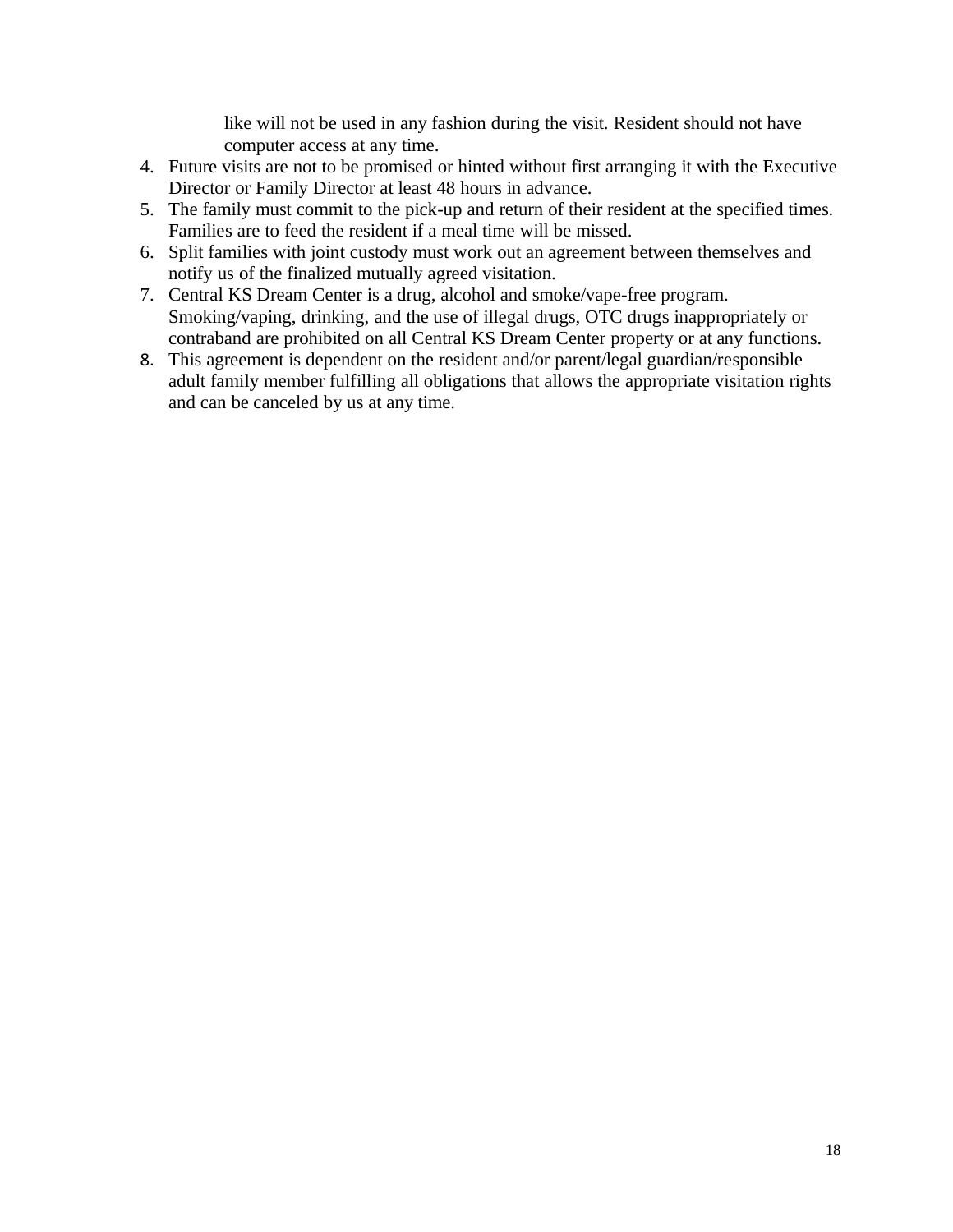# **Visitation Expectations**

#### *Parent/Guardian/family member & resident will agree to the terms below upon each scheduled visit.*

**Accompaniment:** The resident will remain within sight of the parent/guardian/family member at all times, be it a visit to any private or public facility, including church.

**Friends:** The resident must not visit friends or receive visits from friends while on a visit. All visits are for family (biological, adoptive, and legal guardians). This may be expanded to include friends on approved contact list based on the resident's program level and with preapproved permission from MPY to the parent/guardian/family member.

**Telephone/Cellphone Usage:** The only phone contact allowed is to family (biological, adoptive, or legal guardians). When such contact is made, it must be approved, dialed, and observed for the entirety of the call. This may be expanded to include friends on approved contact list based on the resident's program level and with preapproved permission from Central KS Dream Center to the parent/guardian/family member.

**Smart Phone, Tablet, or Computer Usage:** The internet, email, apps, social media such as Facebook, Twitter, Snapchat, Instagram, Tumblr, Kik, or anything of the like should not be used in any fashion during the visit. The resident should not have computer access at any time while on visit.

**Money:** The resident is not to possess any money at any time. All purchases are to be made by the parent/guardian/family member. An exception is made if the resident if traveling alone (i.e. flying home or bus trip).

**Arguing:** The resident will not argue about any decisions made by the parent/guardian/family member.

**Poor Responses:** The resident is not to badger by making a second/third request after a decision has been made. The resident is not to pout after a decision has been made.

**Illegal Possession/Usage:** While on visit, the resident is not allowed to possess or use drugs, alcohol, tobacco in any form, or a vape inhaler. This includes any substances be it natural or man-made.

**RX** or OTC Medication use: Should the resident need to take her prescribed medication or an over the counter medicine, it will be done only with your permission and under your observation.

**Drug Testing:** I understand that upon return the resident may be given a urine analysis to test for illegal substance use/abuse.

**Contraband:** Items brought back to the Central KS Dream Center campus that are not allowed will be confiscated and may not be returned. This includes but is not limited to inappropriate literature, pictures, music, clothing, etc. limited by resident handbook. Additionally it includes items that allow for phone/internet/radio access. If you are unsure about an item, please ask Central KS Dream Center staff but do not merely give it to the resident as it may not be returned.